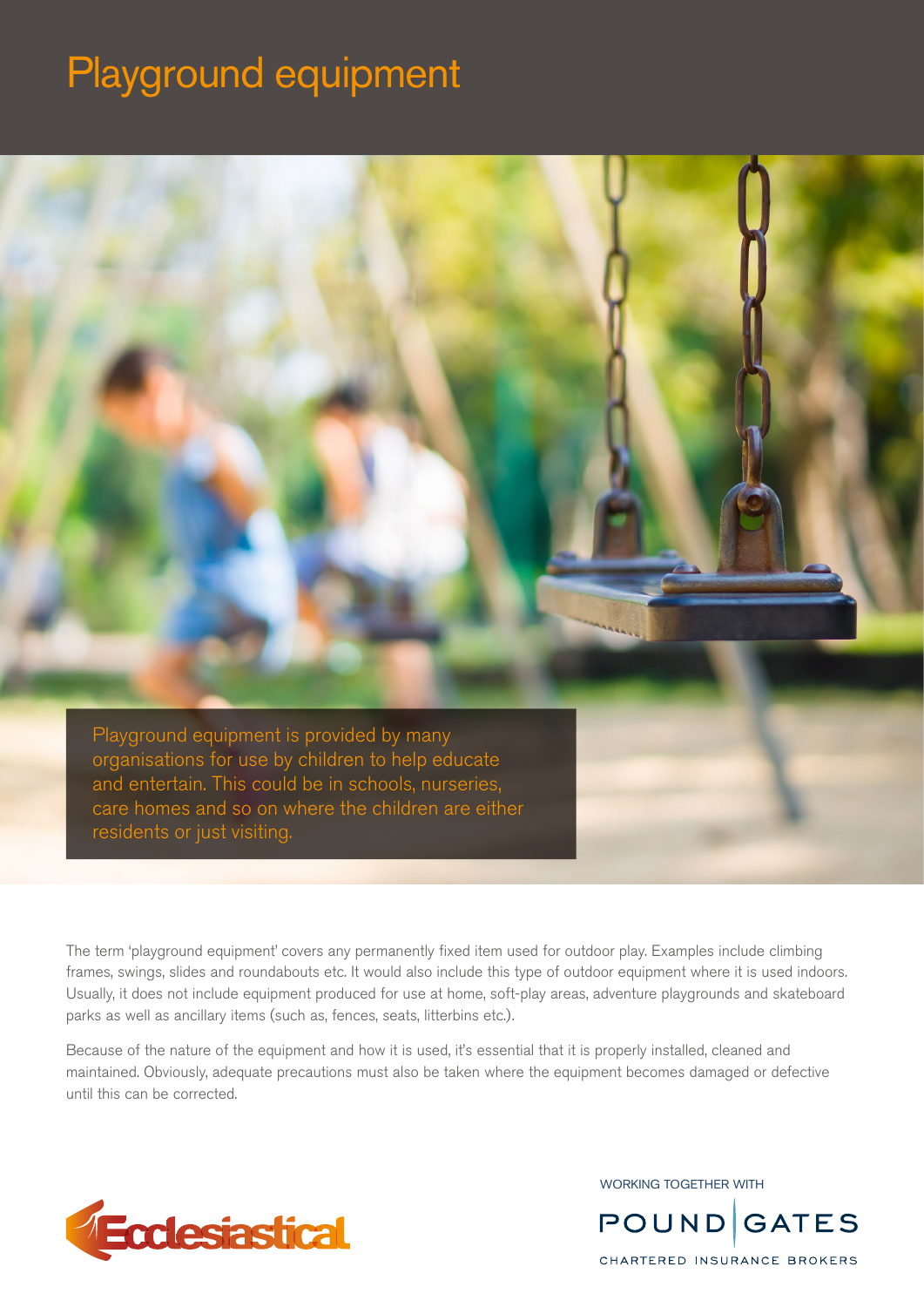# Legal requirements

Generally, if someone is injured you may need to show that you have met your duty of care.

If you are an employer you must comply with the general requirements of the Health and Safety at Work etc. Act 1974 and the Management of Health and Safety at Work Regulations. When it comes to the safe use of playground equipment, some important considerations include:

- n making sure that it complies with relevant standards when purchased and is properly installed
- $\blacksquare$  completing risk assessments to identify the precautions you need to take
- $\blacksquare$  implementing those precautions, providing information and training for any employees and volunteers on what they need to do to ensure that it is used safely
- $\blacksquare$  making periodic checks and regular inspections to ensure that it remains safe to use
- $\Box$  documenting your arrangements and responsibilities for using it, perhaps as part of your health and safety policy
- $\blacksquare$  keeping records of what you have done.

In some circumstances, you may still have to meet some of the requirements of the Health and Safety at Work etc. Act 1974 even if you are not an employer. This is where you control non-domestic premises and others use this equipment there.

# Hazards to look out for

Typical hazards include:

- $\blacksquare$  poor or inappropriate playing surfaces, including grass, gravel, cement, brick, and stone
- $\blacksquare$  obstacles in the falling space
- $\blacksquare$  choking, entanglement and entrapment hazards
- broken or missing rails
- $\blacksquare$  inadequate space around equipment
- $\blacksquare$  tripping hazards, such as damaged walking surfaces
- $\blacksquare$  sharp, rough, or pinching edges on playground equipment
- n poorly maintained or damaged equipment
- $\blacksquare$  inadequate supervision.

Note: this list is not exhaustive.

#### Precautions you can take

Typical precautions include:

- $\blacksquare$  making sure that any new equipment purchased meets the required standards
- $\blacksquare$  ensuring that equipment is correctly installed, with adequate spacing provided around it
- $\blacksquare$  checking that equipment is provided with adequate handrails, guardrails and barriers
- making sure any access is suitable i.e. ladders, stairs or ramps
- providing suitable playing surfaces
- completing any required maintenance at appropriate intervals
- $\blacksquare$  preventing access to unsafe equipment or areas, displaying appropriate signage in these instances
- $\blacksquare$  carrying out suitable inspections and checks
- $\blacksquare$  providing any necessary information and training for staff.

Note: this list is not exhaustive.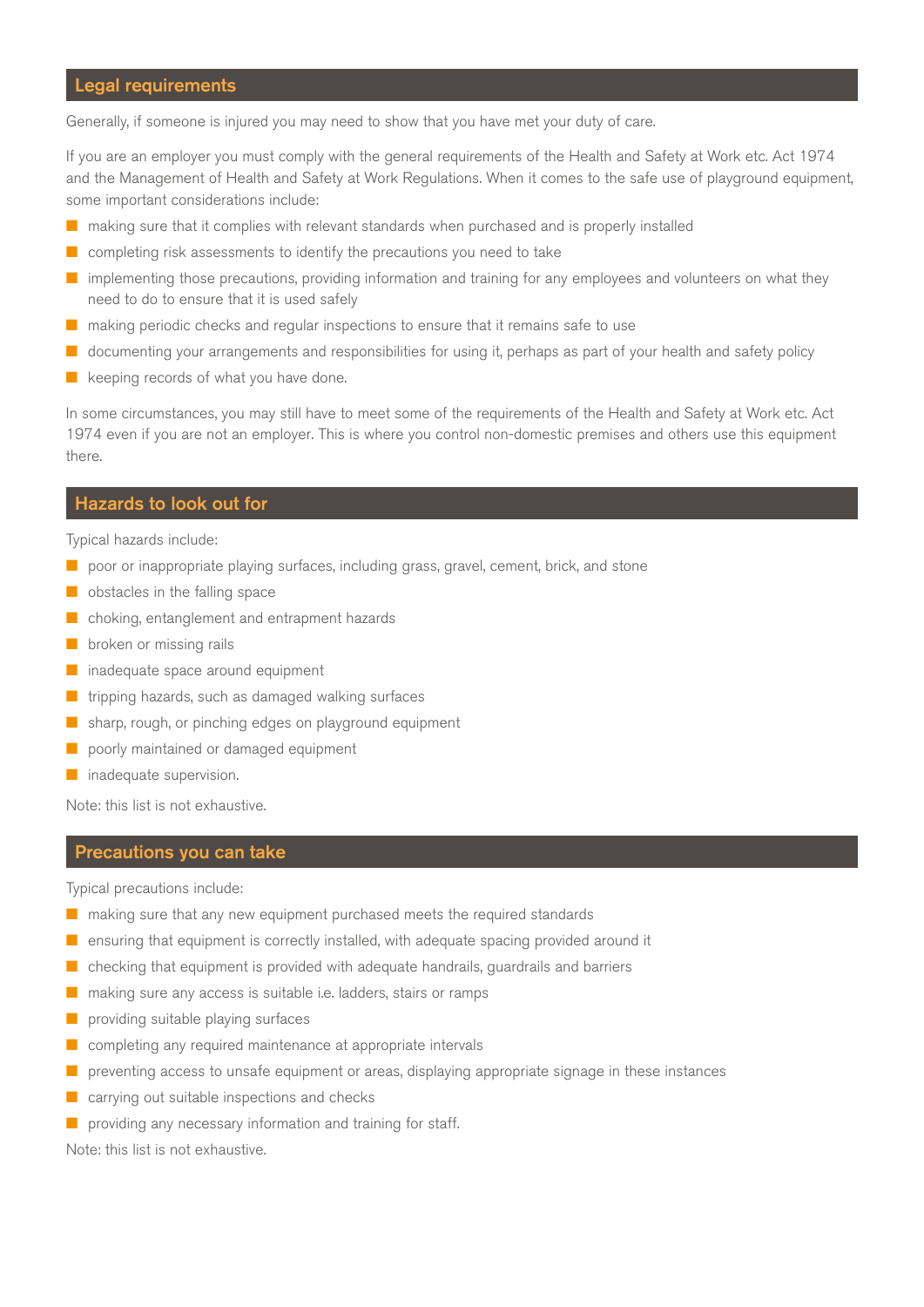# Making a start

| <b>ACTION</b>                                                                                                                                                                                                                                                                                                                                                     | <b>GUIDANCE</b>                                                                                                                                                                                                                                                                                                                                                                                                                                                                                                                                                                                                                                                                                                                                                                                                                                                                                                                                                                                                                                                                                                                                                                                                                                                                                                                                                                                                                                                                                                                                                                                                                                                                                                        |
|-------------------------------------------------------------------------------------------------------------------------------------------------------------------------------------------------------------------------------------------------------------------------------------------------------------------------------------------------------------------|------------------------------------------------------------------------------------------------------------------------------------------------------------------------------------------------------------------------------------------------------------------------------------------------------------------------------------------------------------------------------------------------------------------------------------------------------------------------------------------------------------------------------------------------------------------------------------------------------------------------------------------------------------------------------------------------------------------------------------------------------------------------------------------------------------------------------------------------------------------------------------------------------------------------------------------------------------------------------------------------------------------------------------------------------------------------------------------------------------------------------------------------------------------------------------------------------------------------------------------------------------------------------------------------------------------------------------------------------------------------------------------------------------------------------------------------------------------------------------------------------------------------------------------------------------------------------------------------------------------------------------------------------------------------------------------------------------------------|
| 1. Make sure that any equipment provided<br>meets the required standards and is<br>properly installed.                                                                                                                                                                                                                                                            | The two main standards associated with playground equipment are:<br><b>BS EN 1176: Playground Equipment and Surfacing</b><br><b>BS EN 1177: Impact Attenuating Playground Surfacing,</b><br>Determination of Critical Fall Height.<br>BS EN 1176 sets out general requirements along with specific ones<br>relating to swings; slides; runways; carousels; and rocking equipment. It<br>also details standards for installation, inspection, maintenance and<br>operation of the equipment.<br>BS EN 1176 is not retrospective. Therefore, older equipment might<br>meet previous standards such BS 5696 or DIN 7926. For other items,<br>you may need to look for evidence that it has undergone third party<br>testing (e.g. they may carry a TüV certificate or a BSI Kitemark).<br>Equipment must be installed properly by someone who is competent.                                                                                                                                                                                                                                                                                                                                                                                                                                                                                                                                                                                                                                                                                                                                                                                                                                                               |
|                                                                                                                                                                                                                                                                                                                                                                   | This should be in accordance with the standards mentioned, relevant<br>building regulations and any manufacturer's instructions.                                                                                                                                                                                                                                                                                                                                                                                                                                                                                                                                                                                                                                                                                                                                                                                                                                                                                                                                                                                                                                                                                                                                                                                                                                                                                                                                                                                                                                                                                                                                                                                       |
| 2. Where you are required to do so,<br>complete formal risk assessments to<br>check that the precautions you have in<br>place are adequate.<br>If they are not, identify any additional ones<br>that are needed and implement these<br>where necessary.<br>Make a note of what you have done,<br>including details of those responsible for<br>taking any action. | Where you are an employer, you will need to complete formal risk<br>assessments. These should check the adequacy of any existing<br>precautions, noting anything further that needs to be done.<br>Before you begin, it is useful for you to identify any specific health and<br>safety regulations and guidance that might apply to you. This is freely<br>available at www.hse.gov.uk. Doing this will help you identify the<br>standards you must meet to protect people. In most cases,<br>understanding these will help you decide if you are doing enough.<br>You should remember that risk assessments must be completed by<br>someone who is competent. You should discuss completing them with<br>those you have appointed to advise you on health and safety matters (i.e.<br>your 'competent person' under Regulation 7 of the Management of<br>Health and Safety at Work Regulations). They should be able to advise<br>you on the best approach to be adopted and who should complete them.<br>You may have to provide information and training for those doing this.<br>If you intend to use the services of a health and safety consultant, you<br>should check that they are registered on the Occupational Safety and<br>Health Consultants Register (OHSCR). Further information is available<br>at www.oshcr.org.<br>If you employ five or more people, you must record the significant<br>findings of your assessment. Further information, tools and templates<br>are available at www.hse.gov.uk/risk/index.htm.<br>You must review (and amend) any assessment you make where you<br>think it is no longer valid or there has been a significant change. You<br>should record when this is done. |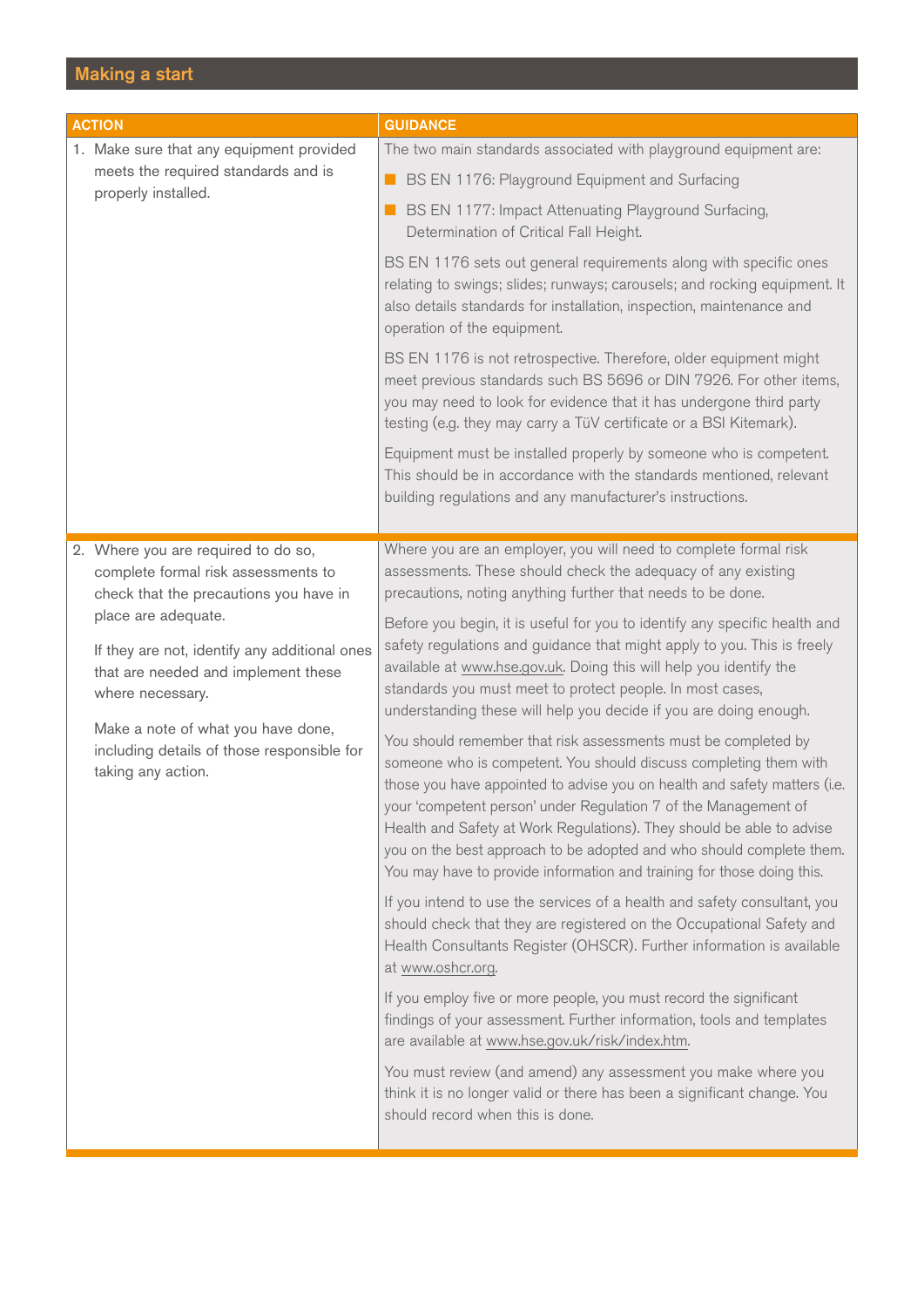|  | <b>ACTION</b>                                                                                                                                                                                             | <b>GUIDANCE</b>                                                                                                                                                                                                                                                                                                                                                                                                                                                                                                                                                                                                                                                                          |
|--|-----------------------------------------------------------------------------------------------------------------------------------------------------------------------------------------------------------|------------------------------------------------------------------------------------------------------------------------------------------------------------------------------------------------------------------------------------------------------------------------------------------------------------------------------------------------------------------------------------------------------------------------------------------------------------------------------------------------------------------------------------------------------------------------------------------------------------------------------------------------------------------------------------------|
|  | 3. Make periodic checks to ensure that the                                                                                                                                                                | A post-installation inspection should be carried out.                                                                                                                                                                                                                                                                                                                                                                                                                                                                                                                                                                                                                                    |
|  | equipment, areas and other features<br>remain safe.<br>Make a note of the checks you make and<br>any issues identified.<br>Carry out any routine maintenance that<br>might be required.                   | After that, routine visual inspections will be required to identify any<br>hazards resulting from vandalism, use or weather. The frequency of<br>these should be determined by your risk assessment. Usually, these are<br>completed daily or weekly depending on your own particular<br>circumstances. Manufacturers will recommend inspection frequencies,<br>however, where there is an increased risk of vandalism or for 'high-use'<br>sites, more frequent checks may be necessary.                                                                                                                                                                                                |
|  |                                                                                                                                                                                                           | You may also need to complete further operational inspections (usually<br>every one to three months) or as recommended. This would be to check<br>the operation and stability of the equipment, identify any wear (including<br>any sealed parts) etc.                                                                                                                                                                                                                                                                                                                                                                                                                                   |
|  |                                                                                                                                                                                                           | Over and above this, you will also need to ensure that an annual<br>inspection is completed.                                                                                                                                                                                                                                                                                                                                                                                                                                                                                                                                                                                             |
|  |                                                                                                                                                                                                           | It is a good idea to prepare an inspection schedule for each playground,<br>listing the equipment and components to be checked, the methods for<br>doing so and the frequency. This can be developed using the risk<br>assessments you have prepared.                                                                                                                                                                                                                                                                                                                                                                                                                                    |
|  |                                                                                                                                                                                                           | All inspections must be completed by someone who is competent. In<br>particular, for annual inspections these must be completed by someone<br>qualified by the Register of Play Inspectors International (RPII). Further<br>information is available at www.playinspectors.com. The RPII is the<br>official UK body for examining, accrediting and certificating inspectors<br>of inflatable, indoor and outdoor play. It also accredits courses for the<br>training of inspectors.                                                                                                                                                                                                      |
|  |                                                                                                                                                                                                           | It is important that you keep records of any inspections that you make<br>and any reports of defects made, including any action you take to<br>rectify them.                                                                                                                                                                                                                                                                                                                                                                                                                                                                                                                             |
|  |                                                                                                                                                                                                           | You should make arrangements for any routine maintenance to be<br>carried out in accordance with the manufacturer's instructions. This<br>could include the security of fixings, painting and staining, surfacing<br>maintenance, lubrication and cleaning.                                                                                                                                                                                                                                                                                                                                                                                                                              |
|  |                                                                                                                                                                                                           | You will also need to consider how any defects identified are going to<br>be put right. If this can't be done immediately and they present a<br>significant danger, you will need to provide additional precautions to<br>guard against them. Where alterations are required, these should only<br>be carried out after agreement with the supplier or other competent<br>person.                                                                                                                                                                                                                                                                                                        |
|  | 4. Ensure that employees and volunteers<br>who supervise use of the equipment are<br>aware of any precautions required.<br>Make a note of any information or training<br>that is provided to individuals. | The level of information and training required will vary depending on<br>the nature of the equipment provided and your own particular<br>circumstances. If you have completed formal risk assessments, these<br>will help you determine what is necessary. In particular, you may want<br>to advise them about their specific responsibilities during use.<br>You should keep records of any information or training you provide.<br>These should contain detail relating to the persons who were trained<br>(including their signatures to say that they have received and<br>understood it); when they were trained and by whom; an overview of<br>the training that was provided etc. |